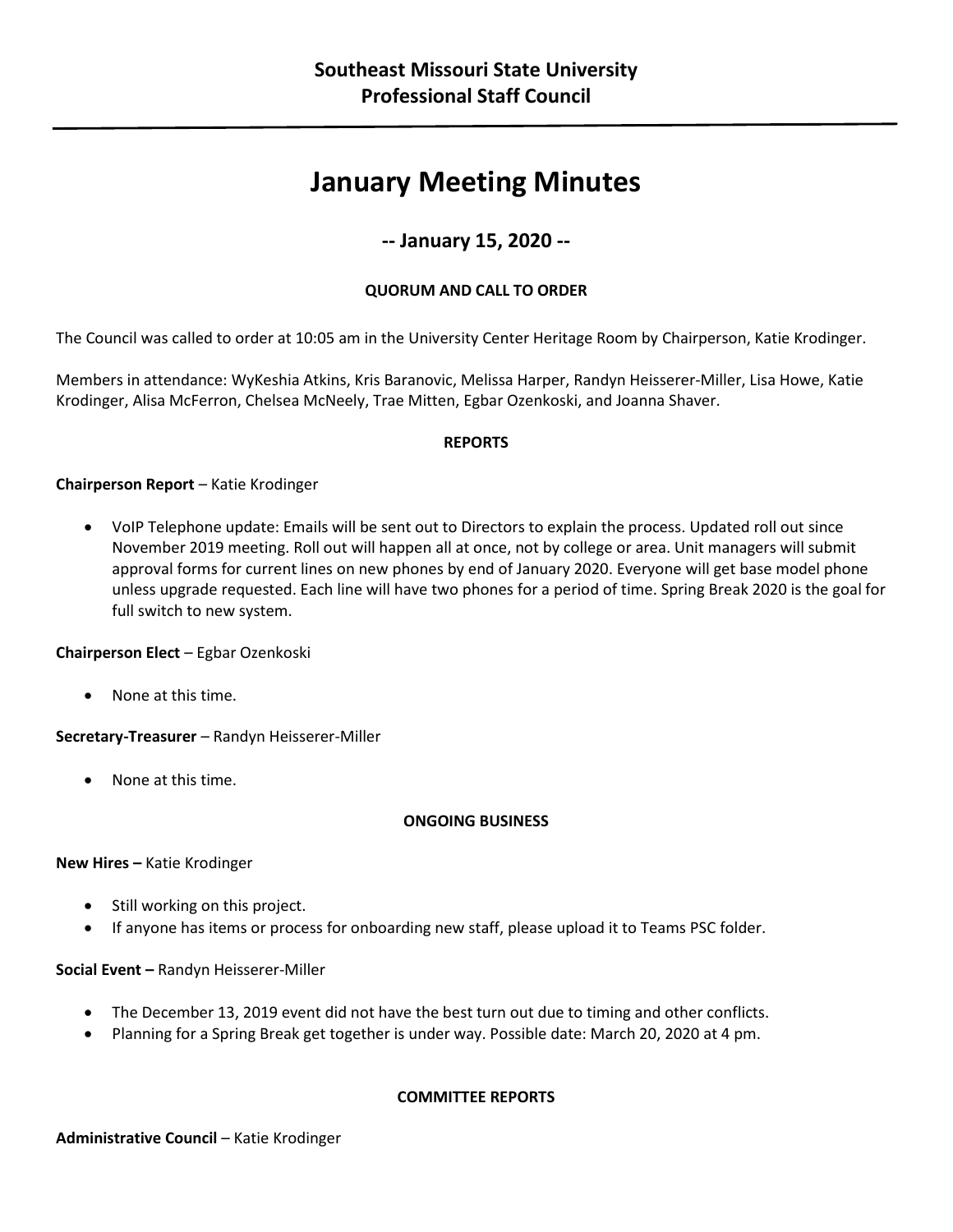- Dr. Below presented on enhancing recruitment and student success. (handout attached)
- New website contract RFP out now.
- New recruitment system, Element 451 up and running.
- Brand refresh is in effect.
- Hispanic Recruitment and Retention Task Force established. Maldanado-Munoz, DiStefano, and Ovalle tri-chair.
- Report expected in late May from the Workforce Preparedness Task Force
- Unit Updates:
	- o Admissions New staff: Emmalea Burchyett, Alexis Dilg, Emily Sachs; President's Award process underway; January 24 and February 17 next Show Me Days.
	- $\circ$  University Marketing Joanna Kubik retired; Contact Tonya Wells with Brand or Printing questions; Social media positions being offered soon; Implementation phase of campaign work with Element 451.
	- $\circ$  Student Life VA Audit went well; launched new scheduling software earlier in the week.
	- o IT New phone system information in tomorrow's Newswire; LMS RFP respondents: Desire to Learn, Blackboard, and Canvas coming to campus in early February; Moodle upgrades today.
	- o CTS Gathering on January 24 at Courtyard Marriott.
	- $\circ$  Facilities Management Mobile Workorder system up and running; Electrical shutdowns during Spring Break; New scoreboards at Houch and Softball to be installed; Experiential Labs in Dempster open; Boiler and Chiller down for repairs; Exterior cleaning over the summer for several buildings.
	- o Chairpersons Committee Next meeting 1/27 for SupportNet Training.
	- o Human Resources Deadline for annual staff performance appraisals and reviews is 2/1; deadline for reviewers is 2/22; W2's testing is ongoing; They should be out next week.
	- o Athletics 3.39 GPA as a department; One of the highest on record; Softball is going to play Team USA in O'Fallon in early May; Only Missouri team asked to do so; Tickets on sale now; Consultant work ongoing for capital campaign.
	- $\circ$  Advancement Blackbaud/Raiser's Edge implementation stage; Go live set for May 22, tentatively; Endowed/restricted selected process starts now; New staff: Brad Koester, Taylor Glueck – associate development officers; Temp for Gift Processing: Eric Wersel; Veteran's Plaza brick purchases by Friday, dedication on May 1; I Love SEMO Week will be 2/10-14; 2/12 is Faculty and Staff day for coffee and donuts; 2/15 KRCU 80's party; FCC decision on PB KRCU expansion; Consultant work ongoing regarding program review for foundation/advancement to determine process/needs for future comprehensive campaign; SEMO Giving Day is March 24.
	- o Humanities and Social Sciences New faculty members for emergency vacancies will be joining soon; Two new certificates in Political Science, Non-profit Administration and Ethics; English flexible learning for EN100, EN140; Two eight-week courses for face to face, blended, and online.
	- $\circ$  Science, Technology, Engineering, and Mathematics Robotics this weekend; Missouri Cures on March 26; WSSER event.
	- $\circ$  Arts and Media Shrek tickets are selling fast; Puerto Rico trip with Art will take printing press with them to leave; Concerts May 19-24 in PR; April fundraising event – garage sale.
	- o Kent Library Mississippi Mugs is changing hours for the spring to add morning hours M-F but removing weekend hours; selling mugs by Art students; upgrades to study room TVs this spring.
	- o Business and Computing Lab work in progress; New Faculty in Cybersecurity, Management, and Accounting.
	- $\circ$  Education, Health, and Human Studies Autism Center's 10<sup>th</sup> Anniversary celebration later this month; 5 students doing student teaching in Chile.
	- o University Communications KZIM Radio interviewed Dr. Vargas and Sonia this morning; Will feature prior learning soon; KGMO will feature Veteran's Plaza later this week; Kyria Joiner will deliver the Michael Davis lecture on 2/3; Over the Edge Fundraiser on June 5.
	- o Career Services Post your Jobs! Send struggling students to them.
	- o Southeast Online Spring is a big term; Summer planning packet is ready to be released; Distance Education updates, see website; MoExels grant in progress, Jarret Massey is chairing task force as project coordinator.
	- o IR HERI Faculty survey next month; Moving to Pacific all TODAY.
	- o Faculty Senate Next meeting 1/29; Working on Emeritus Bill.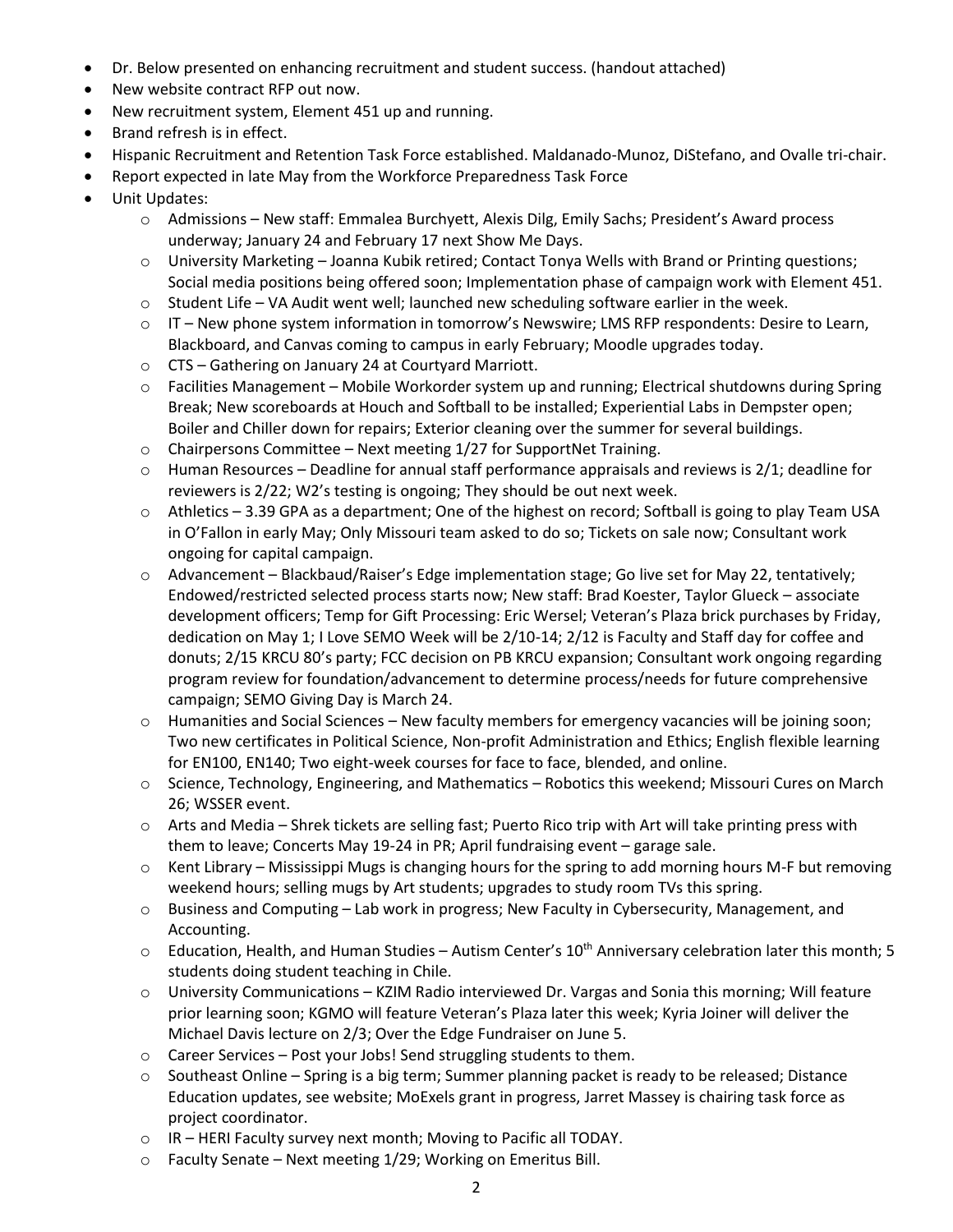- o Continuing Education Horizon's proposals coming out soon; Small Business Development Center is funded at \$100k; Workforce Development workshops starting soon.
- $\circ$  Provost's Office Three Dean searches in Zoom stage; HSS Dean search ended 1/17; Chairing VP Fin&Admin search, meeting today, app deadline 1/24; Doug Koch is interim director of CSTL effective 1/1. Nathan Bullock starts 2/1; Mike is POC for anything Regional Campuses until then; SE online will report to Nathan Bullock; Title 3 Funding opportunity, conversations; Strengthen Institutions grant, if awarded could be up to 450k/year to serve high percentage of Pell eligible students.
- o President's Office Last Wednesday the Legislative session started; 1,300 bills filed so far; No bills filed but will be statewide mission by Rep. Swan and Rehdar: residency prohibition, health fees prohibition, compensation for student athletes, informed student requirement, concealed carry; Last Thursday President Vargas was asked to testify on budget. Proposal for budget will be released tomorrow during State of the State; Impasse on State revenue projections; Linda Wilkinson will be retiring; Crystal Kauffman taking her position.
- o President Vargas Year in Review. HLC Review 10 years; Doug Koch is liaison; Having knee surgery on February 3.
- Upcoming Events: Feb. 10 -14, I Love SEMO Week; Feb. 21 Board of Regents Meeting; Feb. 26 Brown Bag Lunch; March 27 President's Council; May 31 Southeast Day at Busch.

# **Funding For Results –** Katie Krodinger

Met and are seeking further information on a few proposals.

# **Information Technology** – Chelsea McNeely

• Changing processes and name.

# **Salary Equity Task Force** – Katie Krodinger for Brian Hopkins

- Has not met again yet this year.
- Draft of findings expected from Evergreen mid-February.
- They are on schedule.

# **UNIT REPORTS**

#### **Campus Life** – Joanna Shaver

MLK Day of Service is from 2 -4 pm this Saturday; Student Involvement Fair is schedule for Jan. 22 from 11:30 to 1; Implementation of new schedule system has begun, go-live set for the fall semester.

#### **Facilities** – Lisa Howe

Old International House has been demolished, clean-up and seeding done by Jan. 31; Rec Center flooring will be replaced this summer; UC Bookstore renovations will start tomorrow; Crisp Hall directional signage installed last week; Towers/Rowdy's drainage work done over break; UC wall panel replacement was shipped Jan. 17; Football and softball scoreboard contracts were awarded to Formetco, softball done this month, football in May; Dempster Experiential Lab work wrapping up this week; Kennett repair work after sewer leak has been completed; Track Building work is complete; Veteran's Plaza is still in planning stages; Tunnel work near Greek Village and Polytech has begun.

#### **Office of Admissions** – Alisa McFarron

President's Award scheduling interviews for Feb. 24; New staff; Feb. 17 is the next Show Me Day.